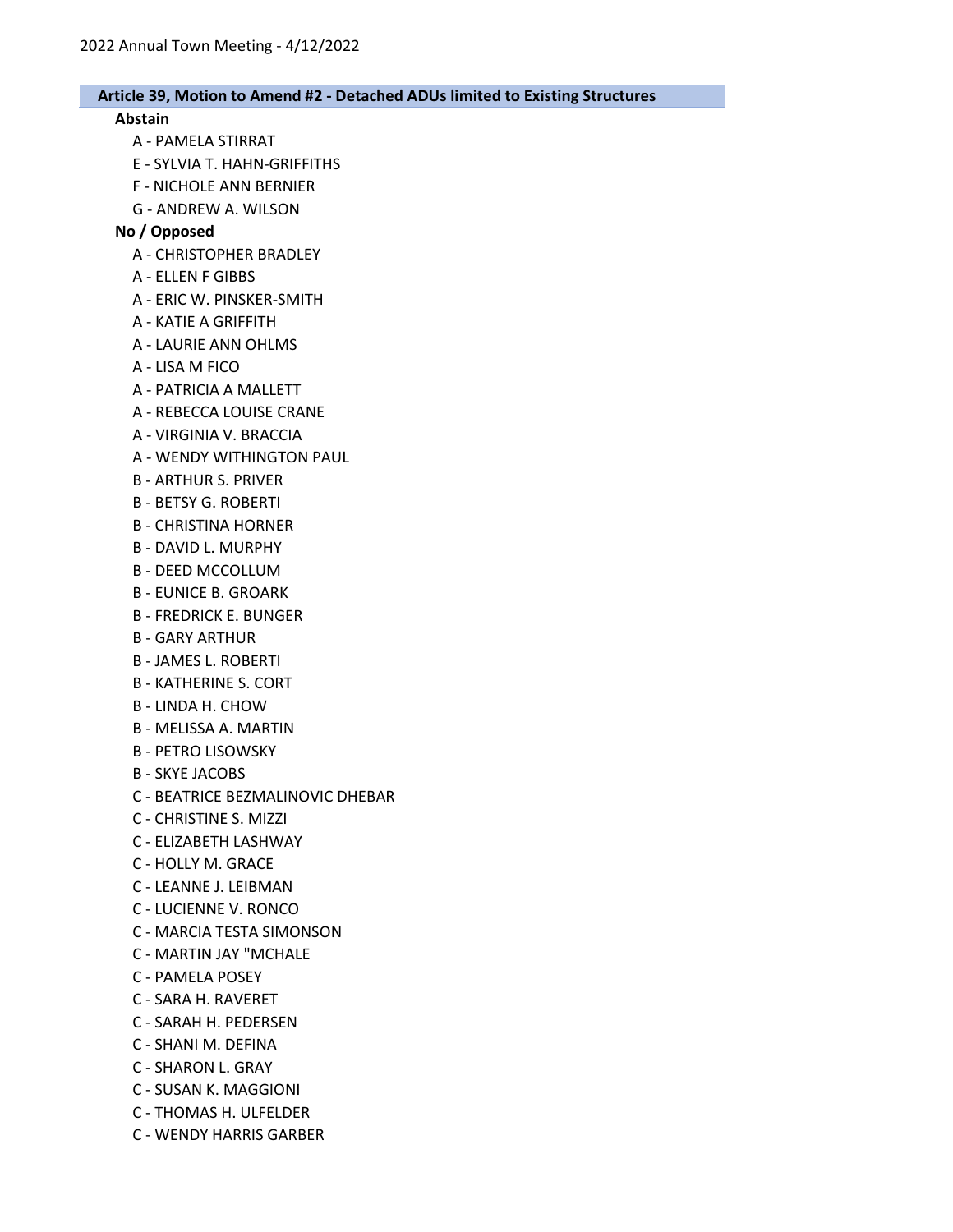- D ANN-MARA S. LANZA
- D CAROL ALMEDA-MORROW
- D CRAIG EDWARD MACK
- D DIANE E. HALL
- D ETHAN I. DAVIS
- D GAIL FRANCES SULLIVAN
- D IAN COHEN
- D ILLANA S. NISSENBAUM
- D JOHN D. LANZA
- D JOHN SCHULER
- D LAURA SCHOTSKY OLTON
- D LINA EVE VITA MUSAYEV
- D LORI A. FERRANTE
- D MARK B. BENJAMIN
- D MASON R. SMITH
- D MAURA MURPHY
- D SANDRA JOSEPH
- D STEPHEN G. MURPHY
- D W. ARTHUR "GARRITY
- E JACQUI VAN LOOY
- E JESSICA BETH GRAHAM
- E LAURENCE D. SHIND
- E LISE M. OLNEY
- E ODESSA MB SANCHEZ
- E RAINA C. MCMANUS
- E REGINA C. LAROCQUE
- E TIMOTHY W. FULHAM
- E WENDY S. BECK VON PECCOZ
- F ANNE P. COHEN
- F C. MADISON "RILEY
- F DAVID LIVINGSTON
- F ELIZABETH MAY
- F HOPE CROSIER
- F JAY PROSNITZ
- F JULIE RISING BRYAN
- F MICHAEL ANDREW LICATA
- F MICHELE DRAGON LIVINGSTON
- F NIKI BRINKMAN-OFENLOCH
- F SHELLY WARD
- F VICTORIA J. OSTLER
- F VIRGINIA LEE FERKO
- G ALICE HANLON PEISCH
- G ALLAN L. PORT
- G DIANE CAMPBELL
- G DOUGLAS W. SMITH
- G HAROLD N. "KAPLAN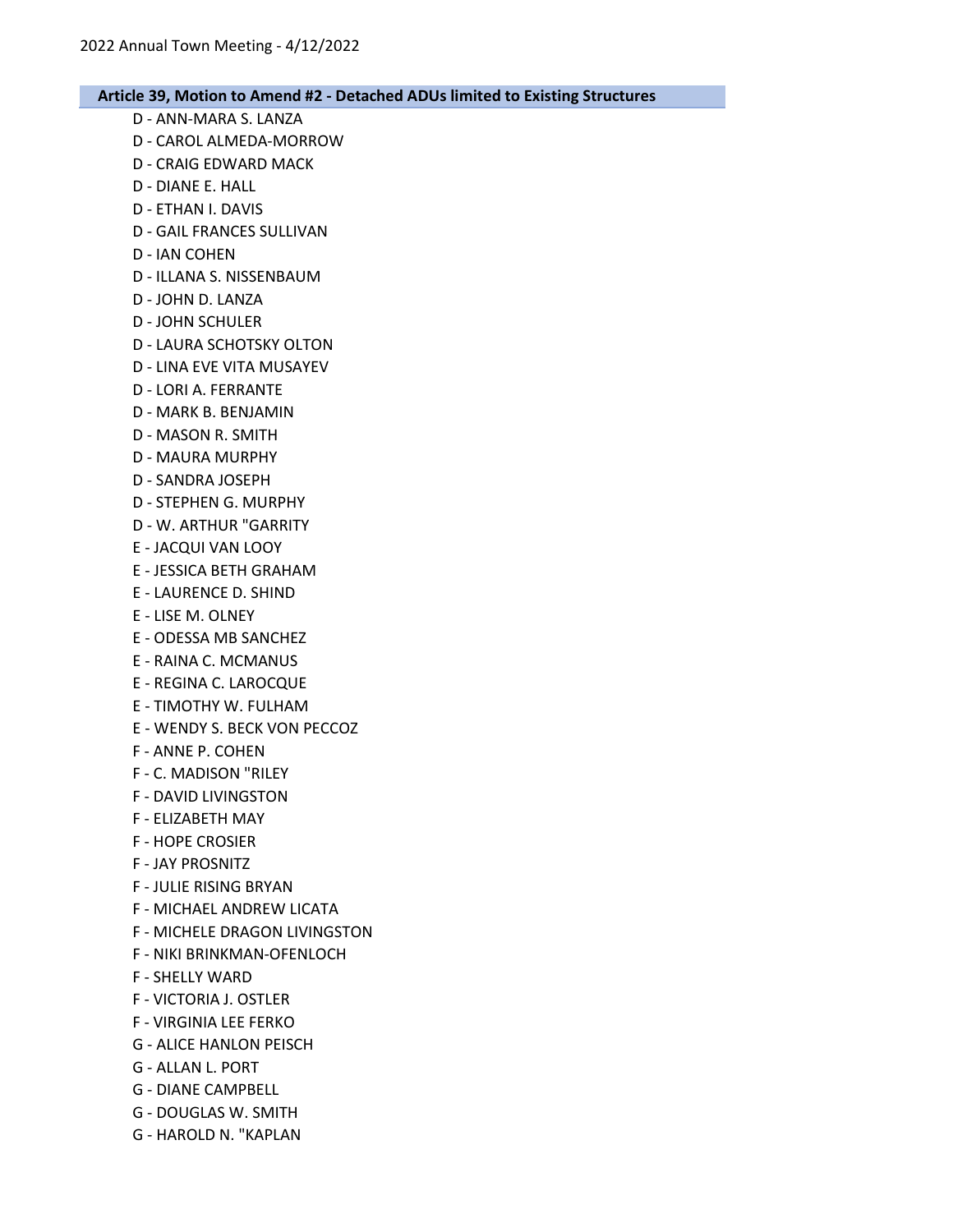- G KARL HAMMOND
- G MARJORIE R. FREIMAN
- G MICHAEL R. TOBIN
- G PARKER MORSE
- G PAUL H. MERRY
- G PETER SOLOMON
- G PHILIPPA BIGGERS
- G RICHARD MICHAEL SALASOVICH
- G RUSSELL B. "ASTLEY
- G TODD M. COOK
- H BARBARA H. MCMAHON
- H CATHERINE C. MIRICK
- H COLETTE EMMA AUFRANC
- H ELLEN L. KORPI
- H EZRA M. ENGLEBARDT
- H JEFFREY WECHSLER
- H JENNIFER D. FALLON
- H JENNIFER LEE MADDEN
- H JOANNE MCINTOSH
- H JULIA HICKSW DE PEYSTER
- H KATHLEEN E. WOODWARD
- H LEDA MURCIA EIZENBERG
- H PHYLLIS LESSNER THEERMANN
- H RICHARD M. "PAGE
- H SUSAN BALCH CLAPHAM

#### Yes / In Favor

- A BARBARA D SEARLE
- A BARBARA HIRSCH
- A BRENDA S DOCKTOR
- A CHRISTOPHER E. SHEDD
- A CORINNE M MONAHAN
- A DUNCAN T. ANDREWS
- A GWENN ROOS
- A HUAN HUANG
- A JOHN DUFFY
- A JOSEPH KAHN
- A MARTHA WILSON BYRNE ROCKWOOD
- A MARY KLOPPENBERG
- A MATTHEW HORNUNG
- A SHEILA OLSON
- A SUSAN LYSAGHT HURLEY
- A SUZANNE G LITTLEFIELD
- B ALBERT BENEDICT "KRUG
- B AMY E. MCCARRON
- B CAROLINE FRIENDLY
- B IVY WANG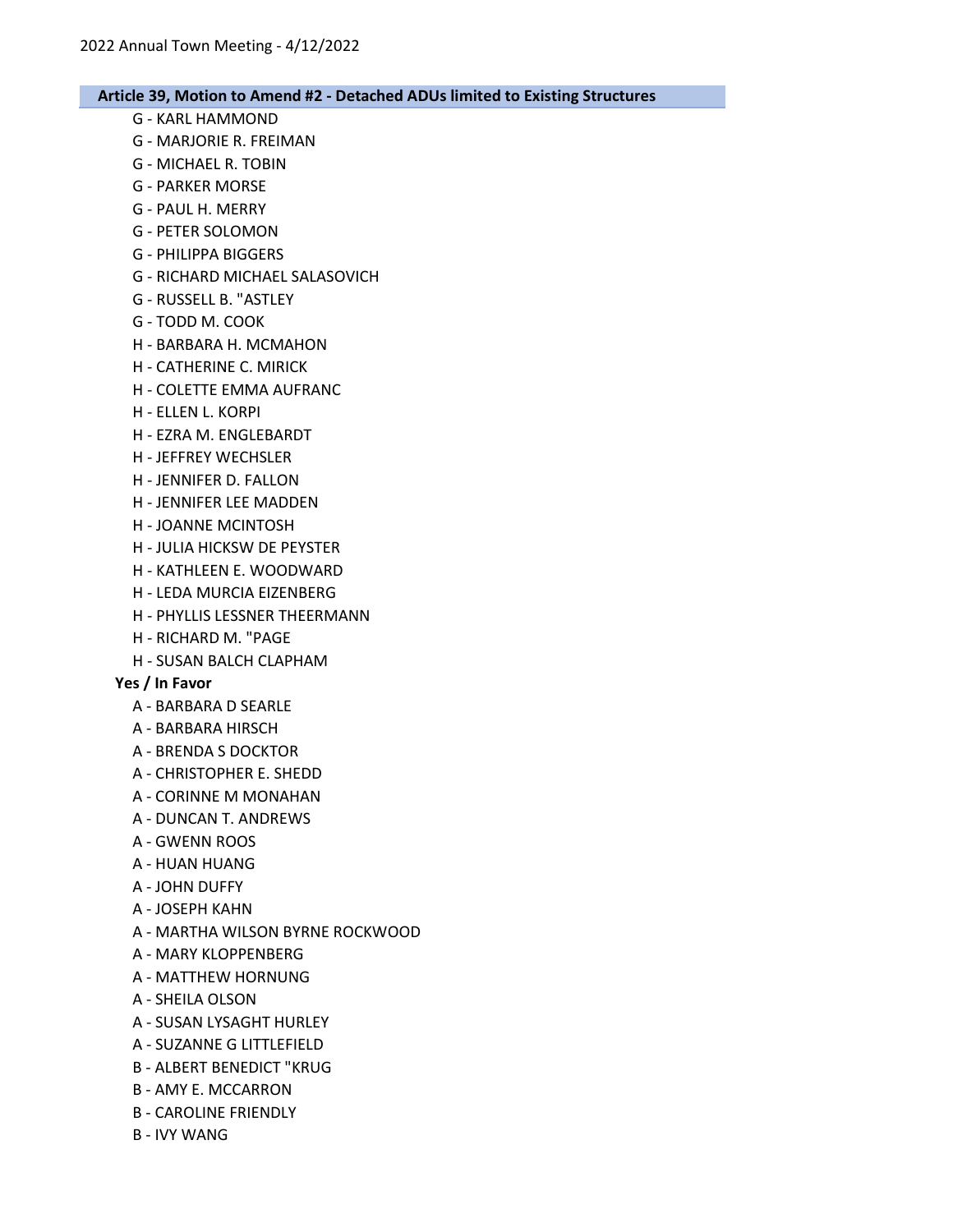- B JOSEPH SCHOTT B - KELLY C. FRIENDLY
- B MARY EATON CROWN
- B MIDDLETON ANSLEY "MARTIN
- B NORA TRACY PHILLIPS
- B PAUL THOMAS DELANEY
- B ROBERTA MORGENSTERN
- B S. PETER W. JONES
- B SCOTT K. BENDER
- C AMY SB GOTTSCHALK
- C ANDREA N. WARD
- C ANN M. HOWLEY
- C ANN WELKE RAPPAPORT
- C HYUN SOOK RYU SONG
- C KATE MCGEOUGH
- C KATHY Y. EGAN
- C KELLY MCCOULF NORRIS
- C LINDA OLIVER GRAPE
- C LOIS SULLIVAN
- C LUCY ROONEY KAPPLES
- C ROYALL H. SWITZLER
- C STEVEN D. FESSLER
- D DEREK B. REDGATE
- D ELIZABETH H. SHLALA
- D ELIZABETH SULLIVAN WOODS
- D ELLIOT GODFREY SWAN
- D LAURA ROBERT-FRAGASSO
- D MARGIE PALLADINO
- D MARY BETH GRIMM
- D PATTI QUIGLEY
- D QUENTIN S. PRIDEAUX
- D RICHARD D. "HILL
- E DENNIS DISCHINO
- E JARED W. PARKER
- E JOAN GAUGHAN
- E JOHN FREDERICK ERHARD
- E KATHERINE L. "BABSON
- E KEVIN J. MACDONALD
- E MARLA L. ROBINSON
- E NANCY L. GOODEN WESTENBERG
- E NEAL R. GOINS
- E RANI ELWY
- E RUSSELL THOMAS GENTRY
- E SUSAN E. RYAN
- E THOMAS J. MACDONALD
- E WENDY A. HAERING-ENGELS